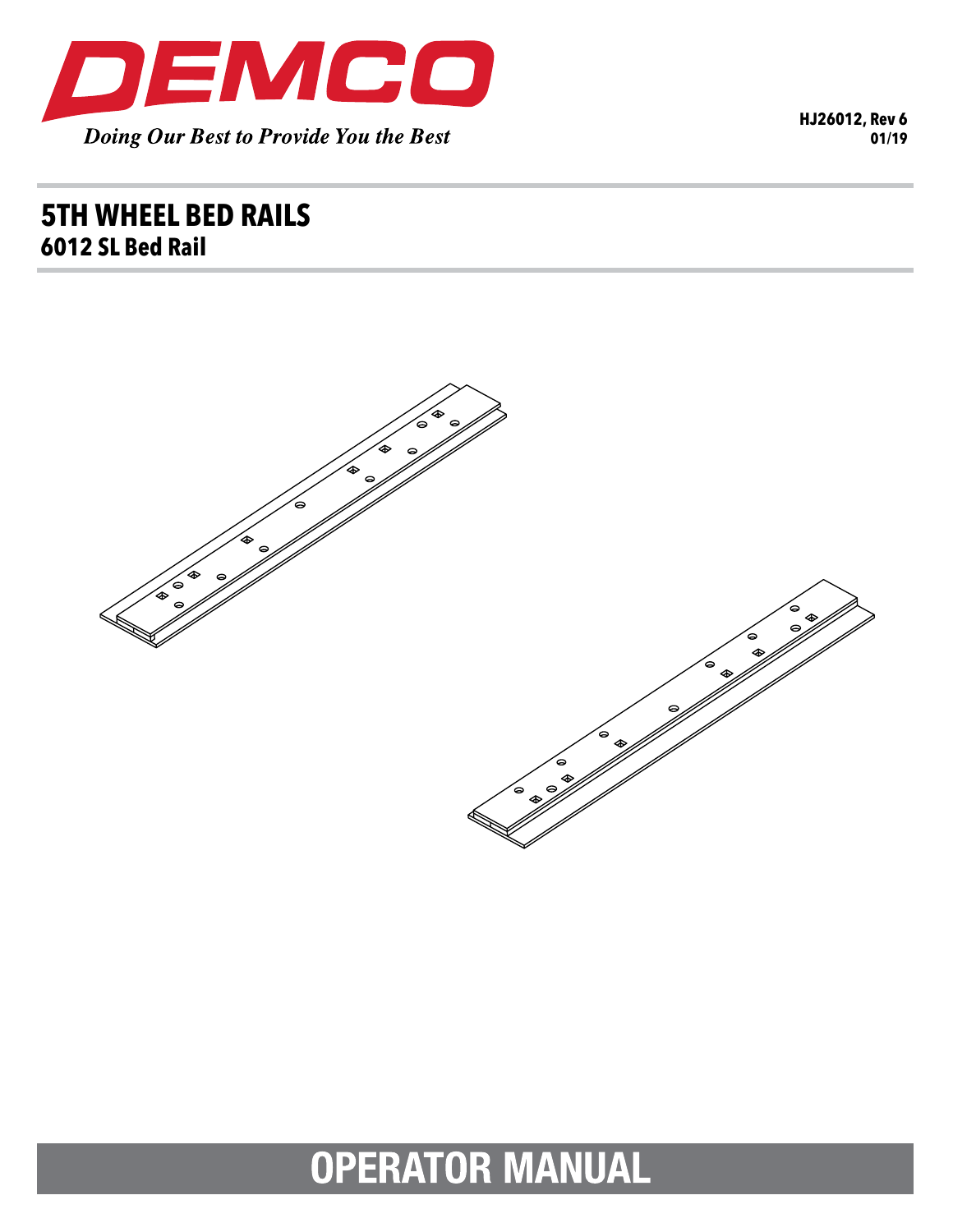## **Torque Specifications**

#### **BOLT TORQUE DATA FOR STANDARD NUTS, BOLTS, AND CAP-SCREWS.**

Tighten all bolts to torques specified in chart unless otherwise<br>noted. Check tightness of bolts periodically, using bolt chart as guide. Replace hardware with same grade bolt.

NOTE: Unless otherwise specified, high-strength Grade 5 hex bolts are used throughout assembly of equipment.

| "А"             | <b>GRADE 2</b><br>lb-ft (N.m) |       | <b>GRADE 5</b><br>lb-ft<br>(N.m) |       | <b>GRADE 8</b><br>lb-ft<br>(N.m) |        |
|-----------------|-------------------------------|-------|----------------------------------|-------|----------------------------------|--------|
| 1/4"            | 6                             | (8)   | 9                                | (12)  | 12                               | (16)   |
| 5/16''          | 10                            | (13)  | 18                               | (25)  | 25                               | (35)   |
| 3/8''           | 20                            | (27)  | 30                               | (40)  | 45                               | (60)   |
| 7/16''          | 30                            | (40)  | 50                               | (70)  | 80                               | (110)  |
| 1/2"            | 45                            | (60)  | 75                               | (100) | 115                              | (155)  |
| 9/16''          | 70                            | (95)  | 115                              | (155) | 165                              | (220)  |
| 5/8''           | 95                            | (130) | 150                              | (200) | 225                              | (300)  |
| 3/4''           | 165                           | (225) | 290                              | (390) | 400                              | (540)  |
| 7/8''           | 170                           | (230) | 420                              | (570) | 650                              | (880)  |
| 1 <sup>''</sup> | 225                           | (300) | 630                              | (850) | 970                              | (1310) |

Torque figures indicated are valid for non-greased or non-oiled threads and heads unless otherwise specified. Therefore, do not grease or oil bolts or capscrews unless otherwise specified in this manual. When using locking elements, increase torque values by 5%.

\* GRADE or CLASS value for bolts and capscrews are identified by their head markings.

|     | <b>CLASS 8.8</b> |       | <b>CLASS 9.8</b><br><b>CLASS 10.9</b> |       |       |        |
|-----|------------------|-------|---------------------------------------|-------|-------|--------|
| "А" | lb-ft            | (N.m) | lb-ft                                 | (N.m) | lb-ft | (N.m)  |
| 6   | 9                | (13)  | 10                                    | (14)  | 13    | (17)   |
| 7   | 15               | (21)  | 18                                    | (24)  | 21    | (29)   |
| 8   | 23               | (31)  | 25                                    | (34)  | 31    | (42)   |
| 10  | 45               | (61)  | 50                                    | (68)  | 61    | (83)   |
| 12  | 78               | (106) | 88                                    | (118) | 106   | (144)  |
| 14  | 125              | (169) | 140                                   | (189) | 170   | (230)  |
| 16  | 194              | (263) | 216                                   | (293) | 263   | (357)  |
| 18  | 268              | (363) |                                       |       | 364   | (493)  |
| 20  | 378              | (513) |                                       | --    | 515   | (689)  |
| 22  | 516              | (699) |                                       | --    | 702   | (952)  |
| 24  | 654              | (886) |                                       | --    | 890   | (1206) |

Bolt Torque for Metric bolts \*

#### **Bolt Torque for Standard bolts \***

### **CAUTION:**

Do not install base rails over plastic bed liners. Plastic bed liners must be cut out of the way. Rails may be installed on spray in liners.

Consult spray liner installer for recommended curing time.

All metal surfaces that come in contact with the aluminum body need to have vinyl placed in between to prevent corrosion.



Please order replacement parts by PART NO. and DESCRIPTION.

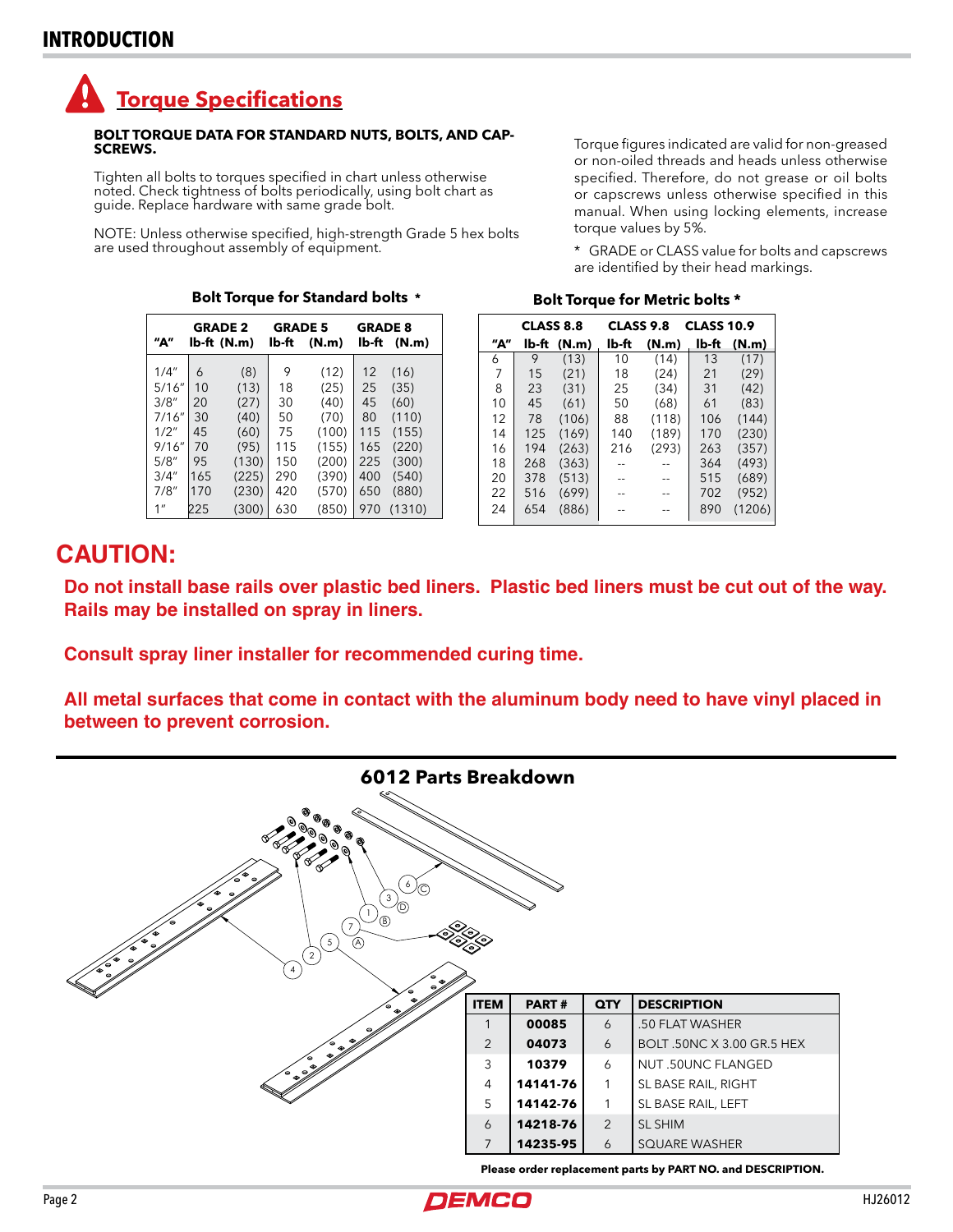#### **6012 Installation Instructions**